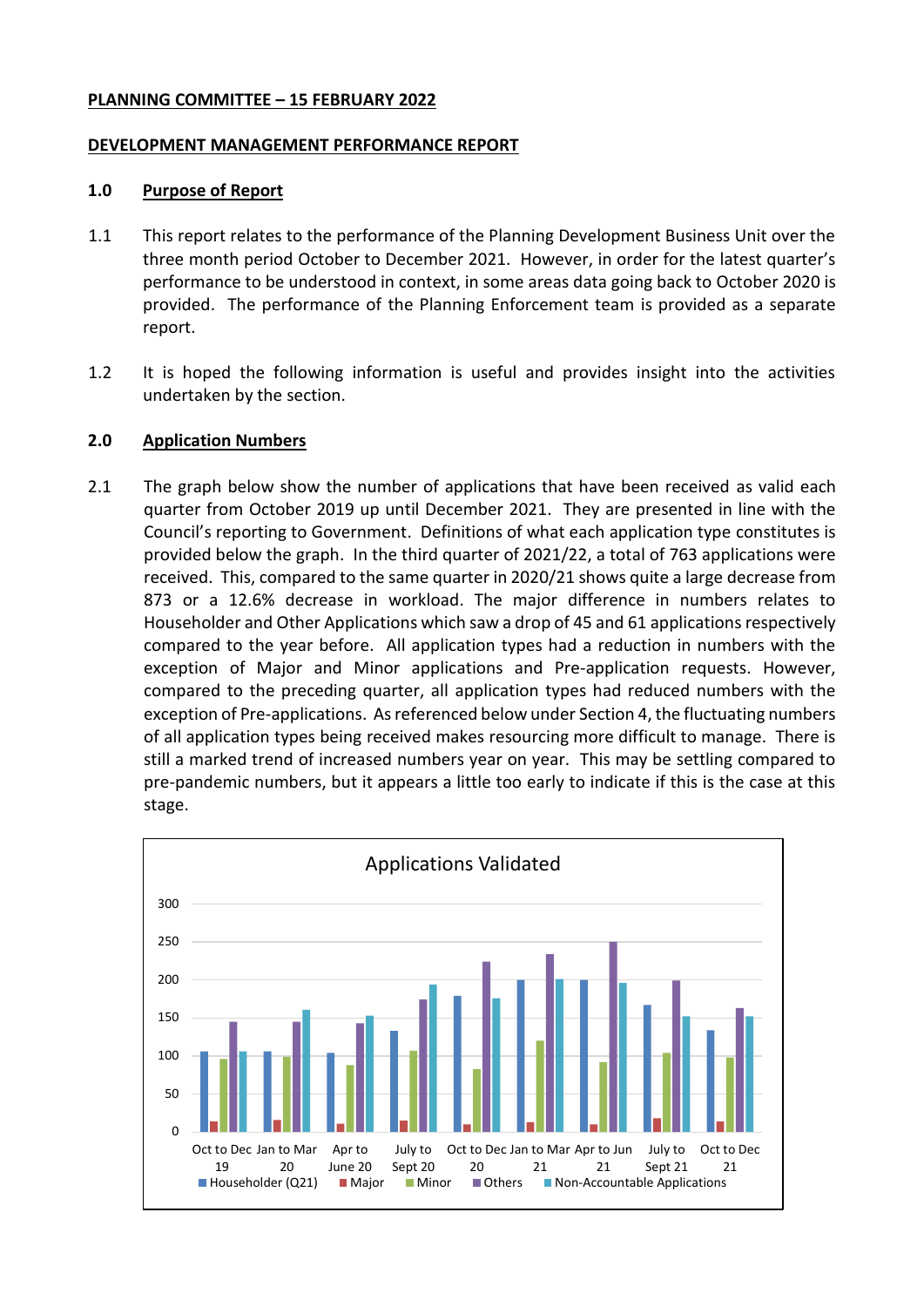Major applications are those with 10 or more dwellings, sites of 1 hectare or more, or provision of 1,000m² new floor area or more.

Minor applications include (but are not limited to) up to 9 dwellings, gypsy and traveller sites and commercial proposals not falling within the major category.

Others include (but are not limited to) householder, advertisements and listed building applications. However, for the benefit of the above graph, householders have been extracted from the others category.

The 'non countable' category are those applications which are not reported to the Department for Levelling Up, Housing and Communities (DLUHC). Such applications include, but are not limited to: prior approvals, discharge of conditions, etc.

## **3.0 Performance**

- 3.1 Government (DLUHC) monitor planning authorities on their speed of making decisions in relation to major and non-major applications. The target at national level is to determine 60% of major applications within the statutory period of 13 weeks or subject to the agreement of a time extension over a rolling two-year period. From quarter 3 2019 to quarter 2 2021, 97.1% of major applications have been determined within these timescales (an increase of nearly 1% compared to the previous quarter's report). For non-majors, it is 70% over a two-year period. From quarter 3 2019 to quarter 1 2021, 96.4% of non-major applications have been determined within these timescales (an increase of approximately 0.5% compared to the previous report). These targets are challenging when taking account, in accordance with the National Planning Policy Framework, of being required to work positively and proactively with applicants in determining applications i.e. trying to find solutions as opposed to refusing a planning application that might be amended. However, it can be seen that performance has continued to significantly exceed these targets.
- 3.2 For authorities who under-perform against their national target, they will be classed as 'poorly performing' and applications for major development may be made by developers directly to the Planning Inspectorate. The Council would not receive the fees for these but would be expected to deal with all of the associated administration.
- 3.3 The following graph relates to the percentage of planning applications determined within set timescales.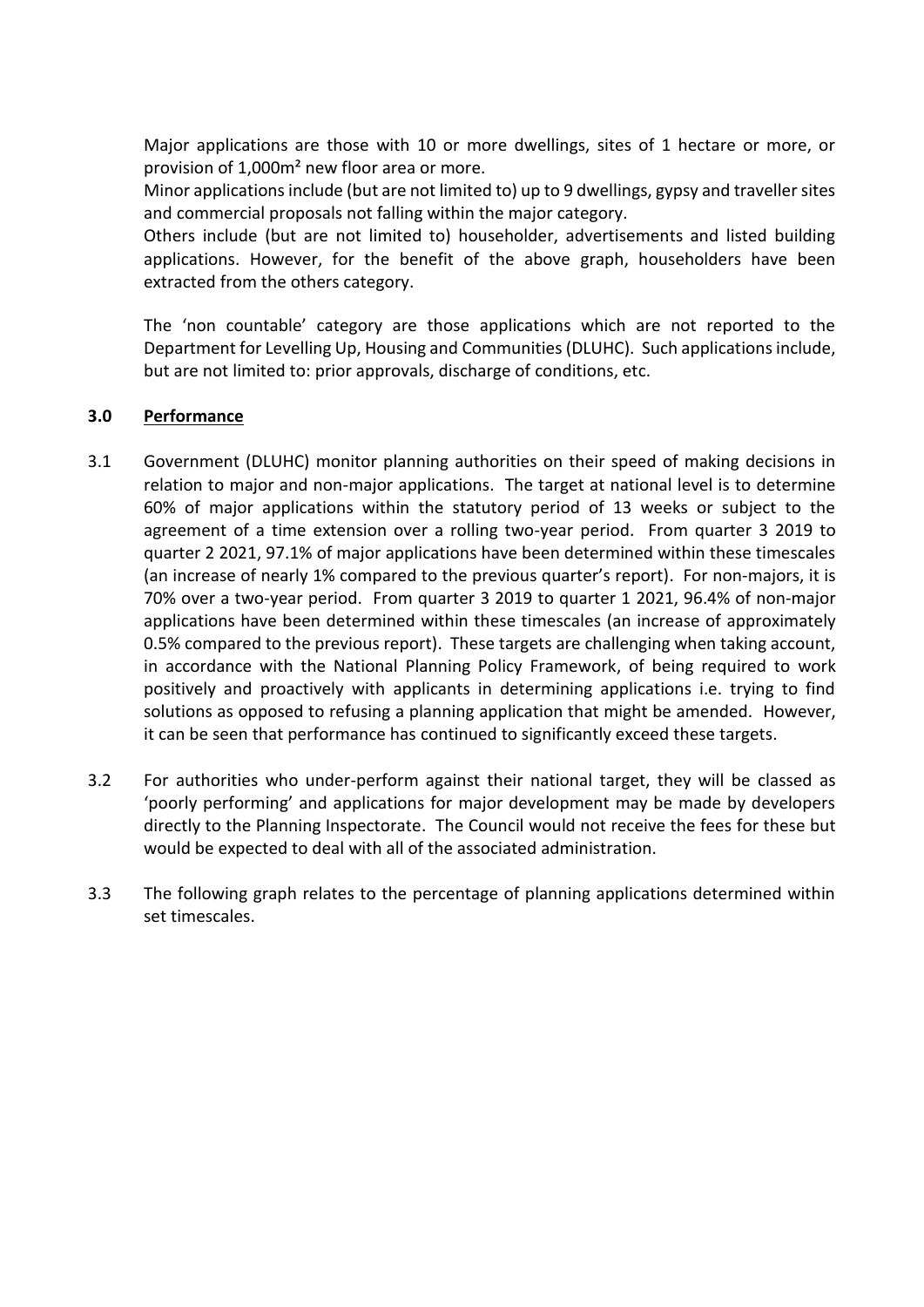

- 3.4 The previous quarter has seen an increase in performance for majors to 100% from 93%. A total of 15 major applications were determined being the highest number determined since Q2 of 2020 (1 July 2020 to 30<sup>th</sup> Sept 2020). Minors and Others have both decreased slightly from 97% to 95% compared to the previous quarter. There has been some fluctuation in the performance over the previous 12 months, but overall the graph demonstrates how the team has been able to maintain performance, notwithstanding the overall increase in application numbers.
- 3.5 These targets continue to be achieved due in part to seeking time extensions for dealing with the applications beyond their statutory time period from applicants. Time extensions might be sought for a variety of reasons but might include seeking negotiations, complex and/or controversial proposals and items presented to Committee. Time extensions do not go against the authority in terms of speed of decision making when reporting. However, Members will be aware that the White Paper is suggesting that the determination timescales set out in legislation should be adhered to and are looking to potentially implement this as part of the overall planning changes.
- 3.6 The graph below shows the total number of applications determined each month in blue and alongside, those in red are the number of applications where time extensions have been sought of those determined. Seeking time extensions means that case officer workloads increase overall which makes dealing with newer applications on time more challenging. Since October 2019, 30% of all applications determined have been subject to a time extension. In the previous quarter, the average was 26% which is positive, notwithstanding extensions can often be instigated by the applicant/agent.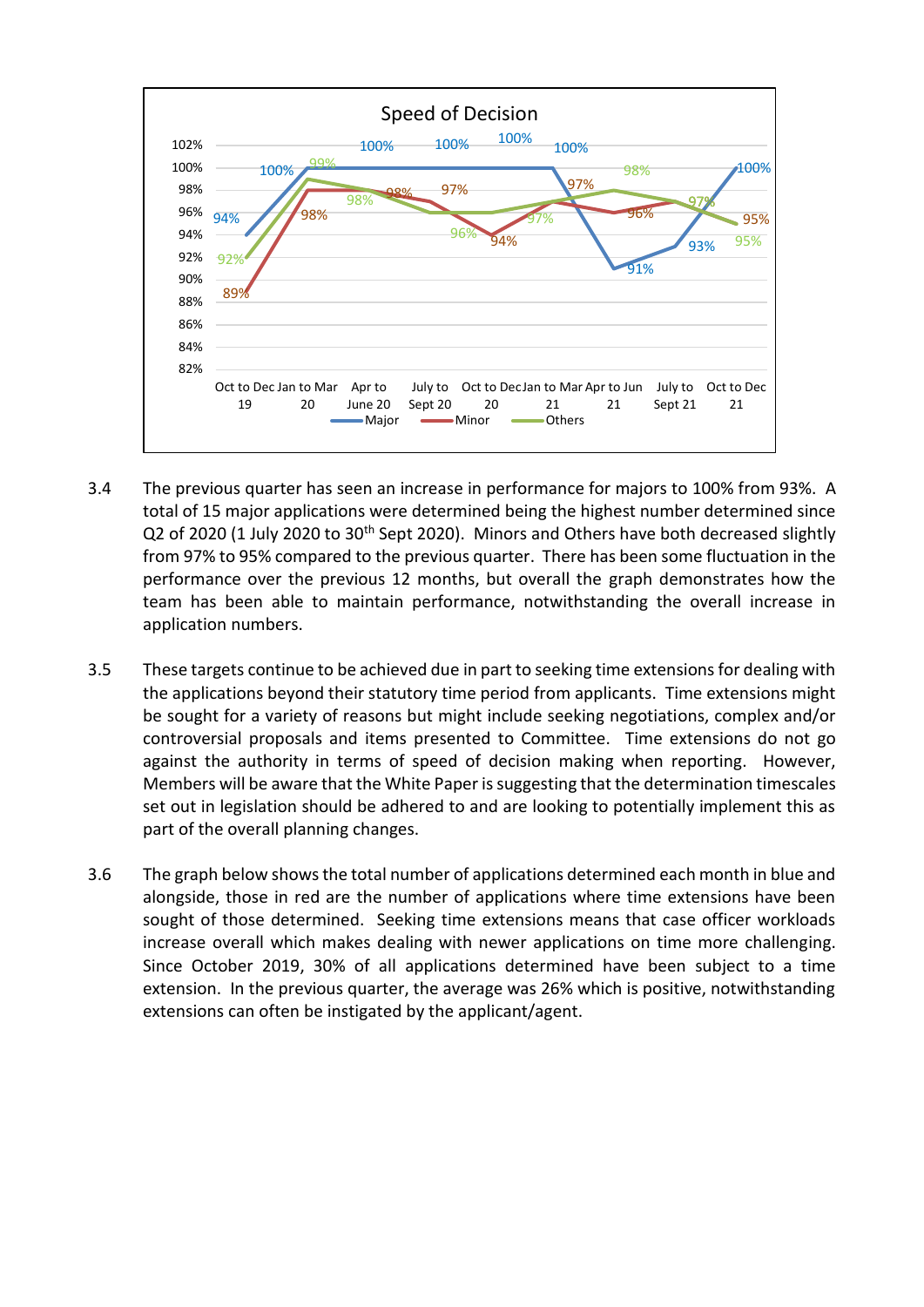

- 3.7 Caution needs to be given in relation to providing a quick decision. For example, it would be theoretically possible to determine all applications within statutory timescales without a request for a time extension. However, this would likely mean that a significant number of applications would be refused due to the inability to negotiate leading to complaints, possible increase in appeals against refusal and resubmission of applications which in the majority of instances would not be subject to a further planning application fee. This would also run counter to our purpose and values as set out within the Community Plan.
- 3.8 Of the decisions reported above, the following graphs show the number of decisions that were granted, refused, split (i.e. part granted and part refused) and withdrawn across the major, minor and other categories. The only types of applications where a local planning authority is able to issue a split decision are for advertisement and tree applications unlike the Planning Inspectorate who is able to do this for all application types. All three graphs demonstrate that the majority of applications are granted – Majors 78%, Minors 55% and Others 83%. The Minors category appears to have been affected this quarter by a larger number of both refusals being issued as well as withdrawals. Withdrawals, a total of 26 compared to 13 for the previous quarter, are not reported as part of our overall performance to government but will still have involved a significant amount of work by the case officers. These applications are frequently resubmitted, often as a 'free go', whereby no fee is payable.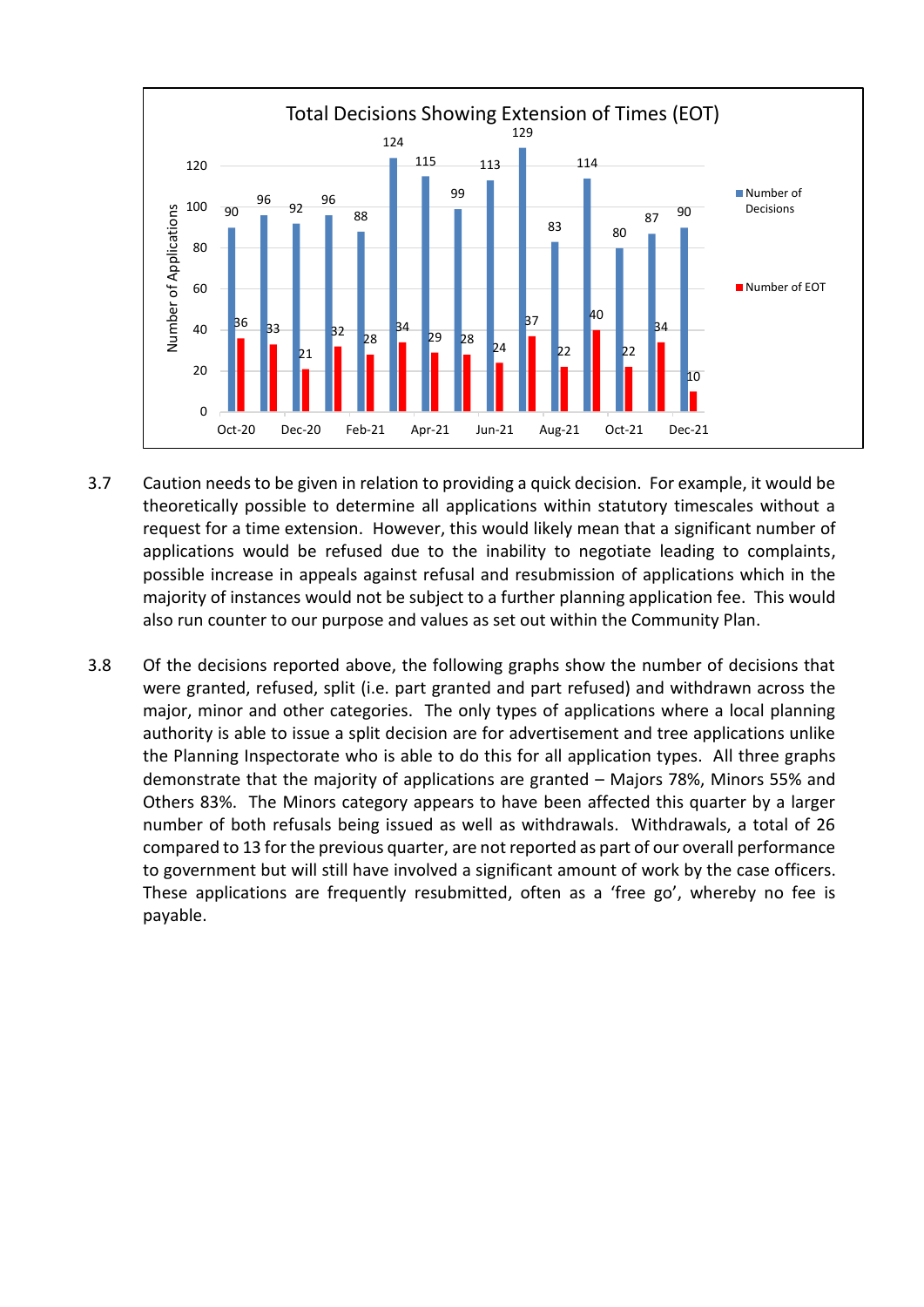

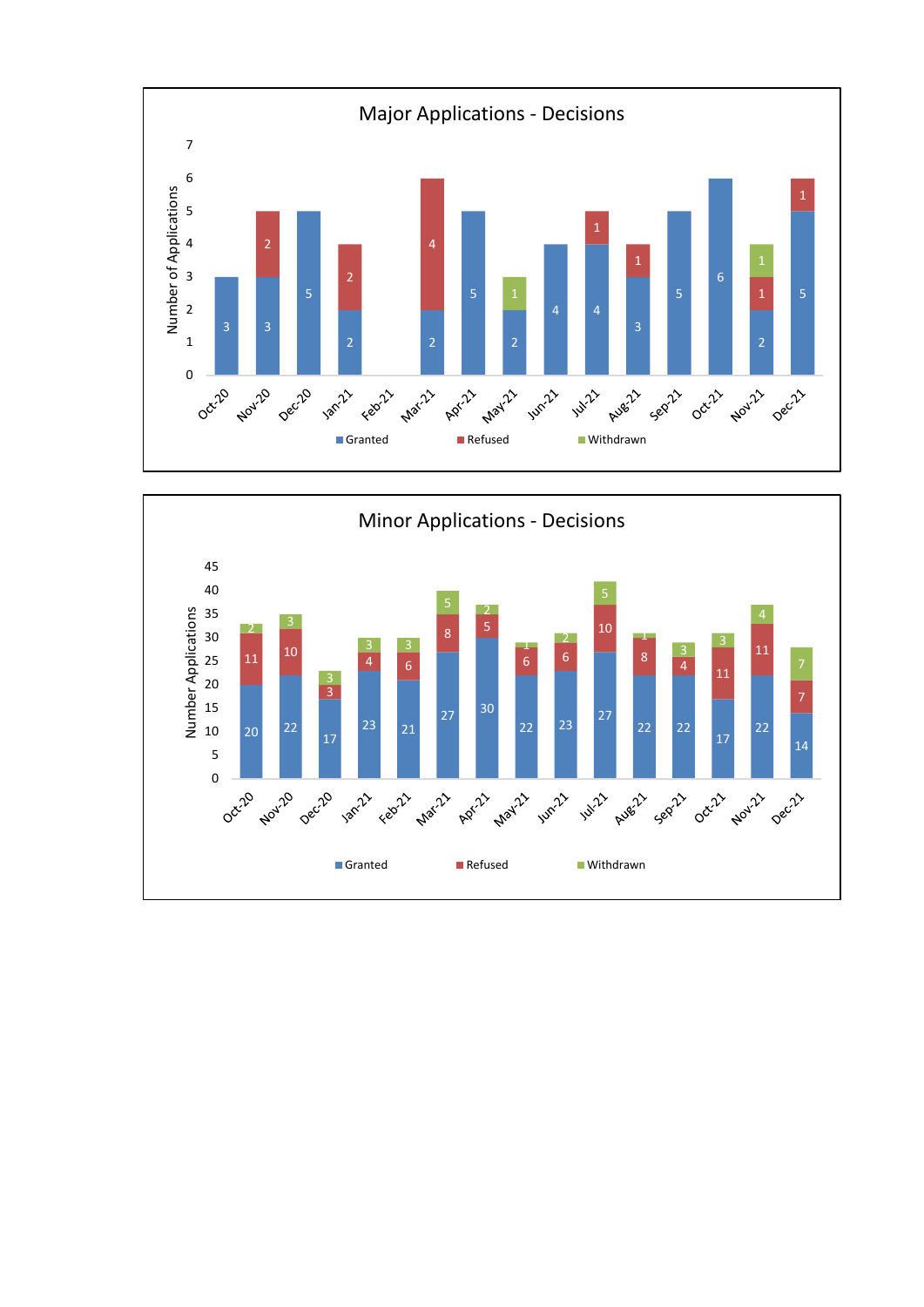

### **4.0 Tree Applications**

- 4.1 Trees make a valued amenity contribution to the character of the District. Those that are subject to a Tree Preservation Orders (TPOs) or within a Conservation Areas require consent (TWCA) from the Council before works are commenced. In relation to unprotected trees within a Conservation Area, the consent seeks the Council's decision as to whether or not the tree has the necessary amenity criteria such that it should be subject to a Preservation Order. These criteria include consideration to:
	- Its condition and suitability
	- **If Lubeling is ally a** lingulary (in years) and suitability
	- Its relative public visibility and suitability
	- Other factors, such as whether it has historical value, its rarity, whether it is part of a group etc.

Where it meets these criteria, a TPO will be made or the case officer will negotiate appropriate works in line with current industry best practice. Applications for works to trees in Conservation Areas require the Council to make their determination within 6-weeks and the Order issued within this timescale. If a decision is not made by the first day of the 7th week, the applicant may undertake the works that they were seeking consent for. These applications are not subject to a planning fee.

4.2 The following graphs show the number of TPO and Trees within a Conservation Area applications determined each month and whether they were determined within the statutory timescales. Data confirms, the number of applications validated each month have no consistency making resourcing difficult, albeit the service would expect an increase in numbers during the period prior to the preferred season for undertaking tree works (early winter when most trees are dormant or when in full leaf). However, seasonal trends continue to fluctuate. It is hoped that with the authority recruiting a tree/landscape officer that work can be completed taking account of these peaks and troughs. For example, July and September 2021 were both quiet months for TPO and TWCA applications and the officer might be able to review existing orders. However, this is subject to successful appointment. It should be noted, with reference to the second graph below, that where the Officer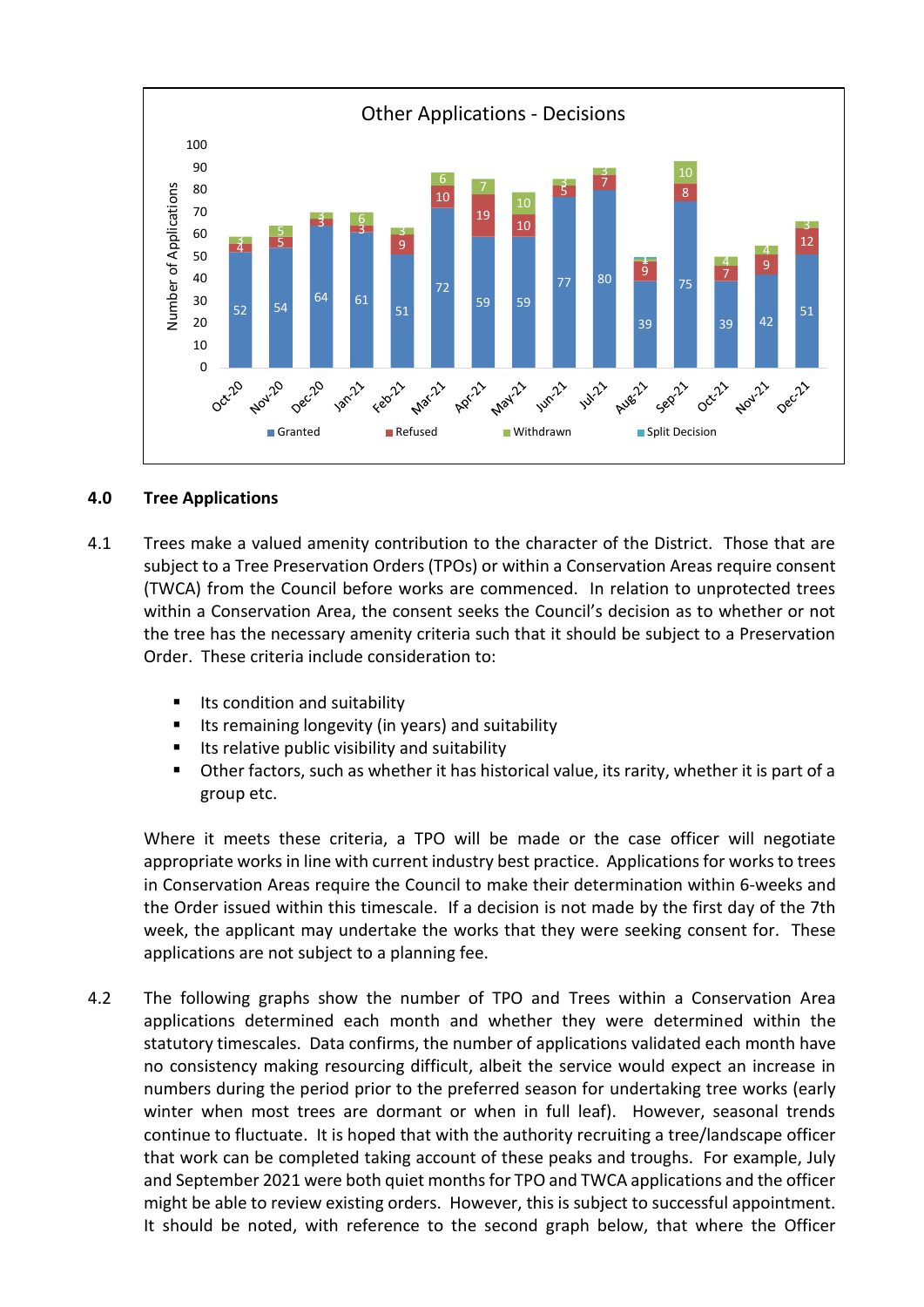identifies a potential risk to a tree of value, this is (and must be) determined within the statutory period in order that further protection for the tree can be put in place.





### **5.0 Appeals**

5.1 The chart below shows the number of appeals against planning applications and enforcement notices that have been allowed, dismissed and split (part allowed and part refused). It can be seen that the total number of appeals fluctuates quite considerably and, like Tree applications, makes resourcing them a little challenging, with a need to balance appeal work against the number of applications a case officer is dealing with, where possible. Additionally, the type of appeal makes resourcing more challenging. There are 4 types of appeal – inquiry, hearing, written representations and fast track with the amount of resource responding accordingly from very high to low. This quarter has seen a significant decrease in the number of decisions compared to the previous quarter, from 16 to 5 by the Planning Inspectorate. The number of appeals that have been allowed exceeds the number dismissed (40% dismissed) which fails to meet the Government's previous target of having no more than 33% allowed. Where a split decision has been issued, in terms of the Government's monitoring, this is treated as a dismissal. Notwithstanding this quarter's statistics, overall the number of dismissed appeals far outweighs the number allowed.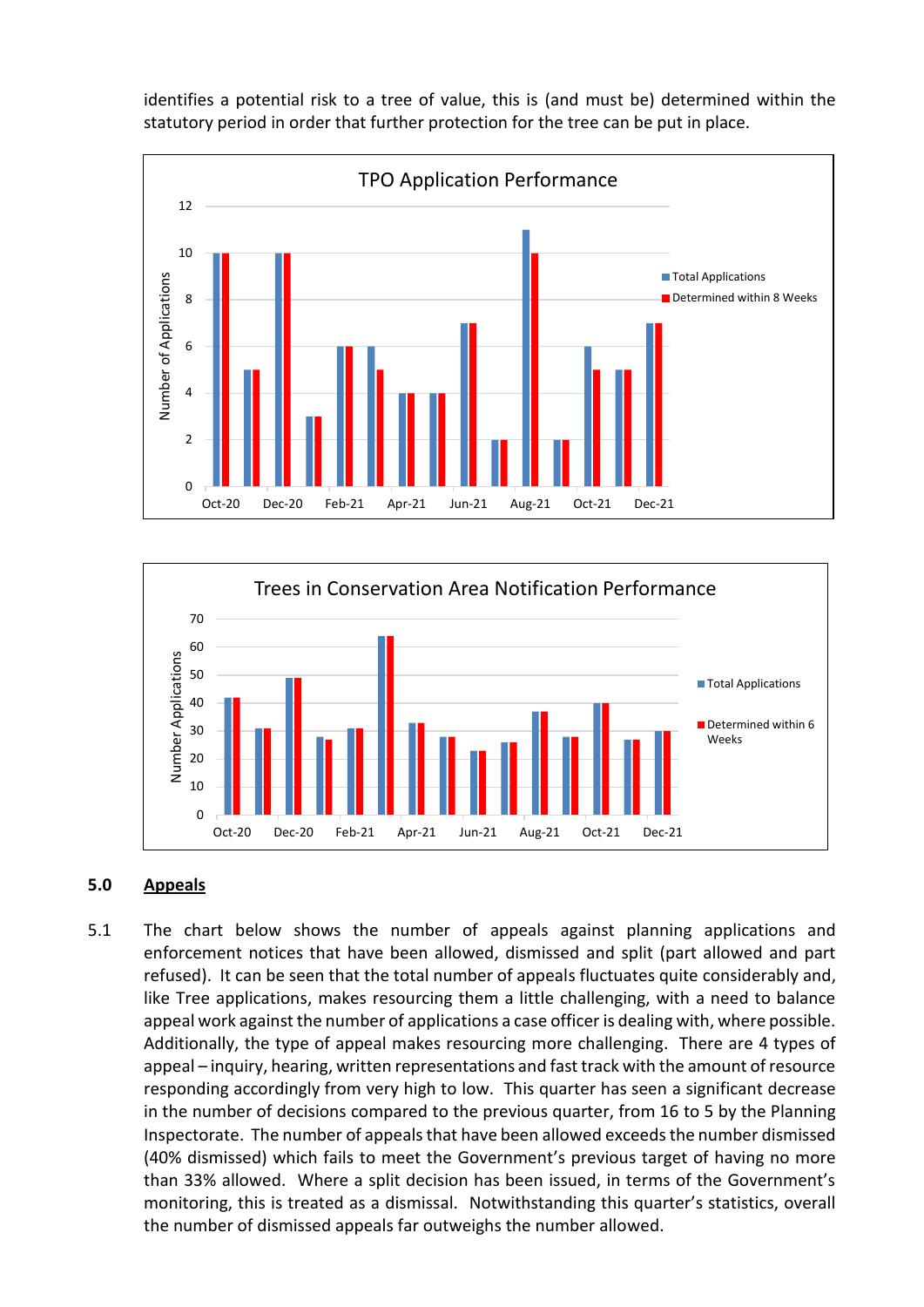

- 5.2 As well as the Government monitoring authorities in relation to performance for determining applications, it also monitors quality in relation to the number of major and non-major applications overturned (i.e. allowed) at appeal. The threshold is for fewer than 10% of major applications overturned at appeal over a rolling two-year period. For authorities who exceed this target, they will be classed as 'poorly performing' and applications for major developments may be made by developers directly to the Planning Inspectorate.
- 5.3 As of 1 April 2018 the DLUHC implemented a threshold for quality of decisions for major and non-major applications at 10%. For clarification, this is 10% of all major decisions and all non-major applications (i.e. minor and others) decisions refused by the Council and subsequently overturned (allowed) at appeal over a rolling two-year period.
- 5.4 Data from government has not been updated since the quarter 1 report was presented to Members which showed the Council is significantly below the thresholds set out. Due to the both the success of appeal decisions (in the Council's favour) as well as the overall number of applications that are approved, the Council will still be significantly within these thresholds.

### **6.0 Updates**

- 6.1 Staffing At the end of March, Christine Howard, Technical Support Officer, Land Charges will be retiring. Sophie Cleaver, Technical Support Officer, Planning will be seconded to this post for 13 months. This has enabled an extension to the temporary contract for Sarah Kingston who was employed to cover Sophie's maternity cover, to be extended further.
- 6.2 Charlotte Hetherington, Heritage Action Zone officer will be leaving in February. Recruitment is underway to try and fill this post. Additionally, recruitment is underway to appoint a Tree/Landscape Officer.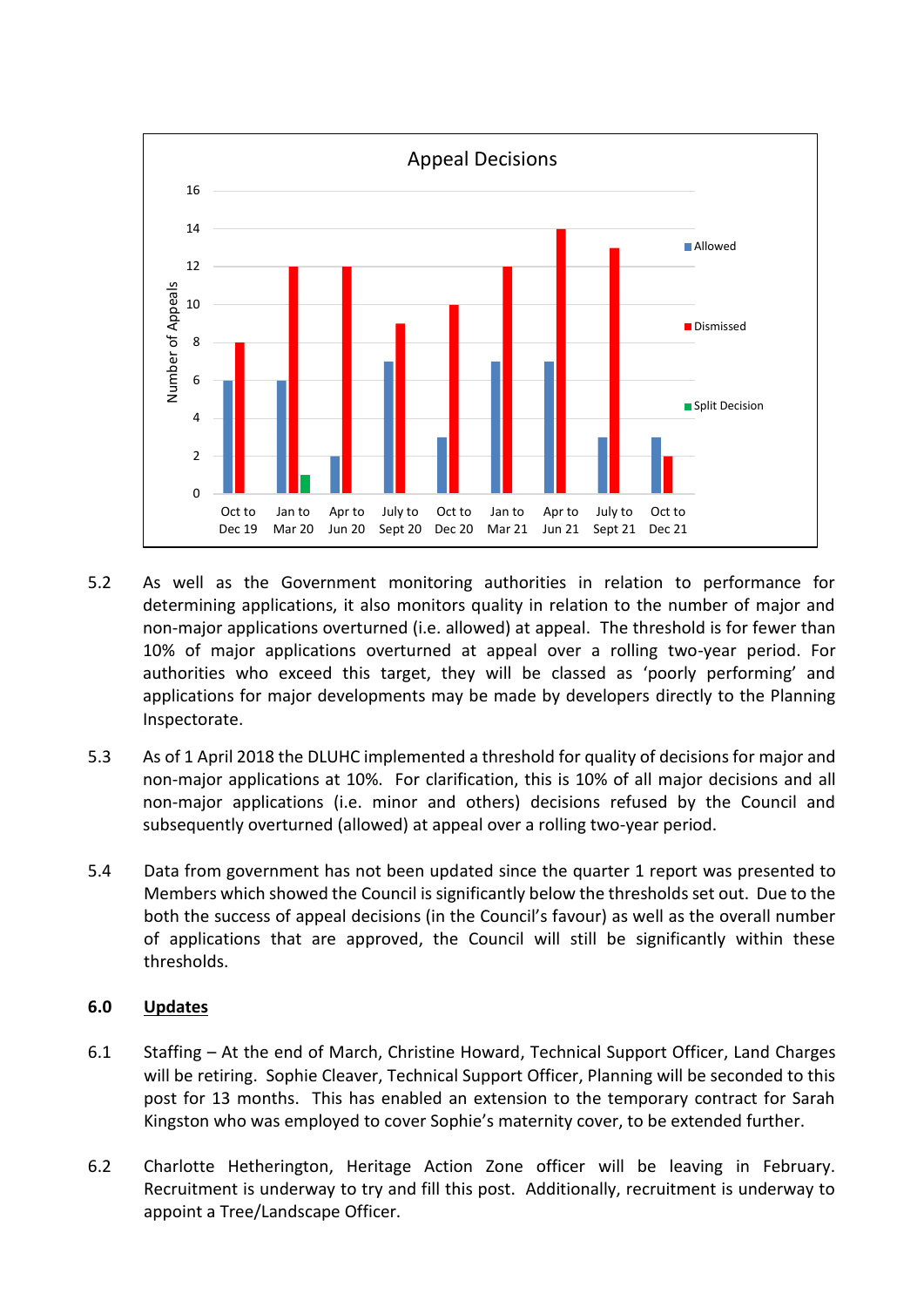- 6.3 As reported last month, permitted development rights have been made permanent for moveable structures. In addition, the Environment Act 2021 was published which will have impacts upon many Business Units across the Council including Planning Development. For planning, the impact will primarily be in relation to Biodiversity Net Gain (BNG). There will be a requirement for applicable developments to provide 10% net gain in biodiversity. This gain will need to be maintained for 30 years following the completion of development.
- 6.4 This has not yet come into force and will do so via secondary legislation. Consultation is currently underway by the Department of Food and Rural Affairs. This consultation suggests the net gain requirement will come into effect late 2023. Consideration to the impact this legislation will have upon the Council is being undertaken.
- 6.5 The Conservation team has also been actively progressing a number of Conservation Area reviews for Laxton, Southwell and Newark with public meetings and consultation taking place in January and February.
- 6.6 In addition, progress has been made in relation to providing records of all confirmed and provisional Tree Preservation Orders on line. It is anticipated that it will be possible to report in the annual report to Planning Committee in May that this has been completed.

## **7.0 Equalities Implications**

7.1 None from this report

### **8.0 Financial Implications**

8.1 None from this report.

### **9.0 Conclusion**

9.1 Performance has continued to be met and exceeded. Having had a short time of hybrid working following the Council's review of its Safe System of Work, we have in the main returned to home working. As always, ongoing changes are being made to our systems to improve the service and experience of our customers. Any suggestions that Members might have are always welcomed.

### **10.0 Community Plan – Alignment to Objectives**

10.1 Deliver inclusive and sustainable economic growth

Create more and better quality homes through our roles as landlord, developer and planning authority

Enhance and protect the district's natural environment

### **11.0 RECOMMENDATION**

**That the Committee note the contents of the report.**